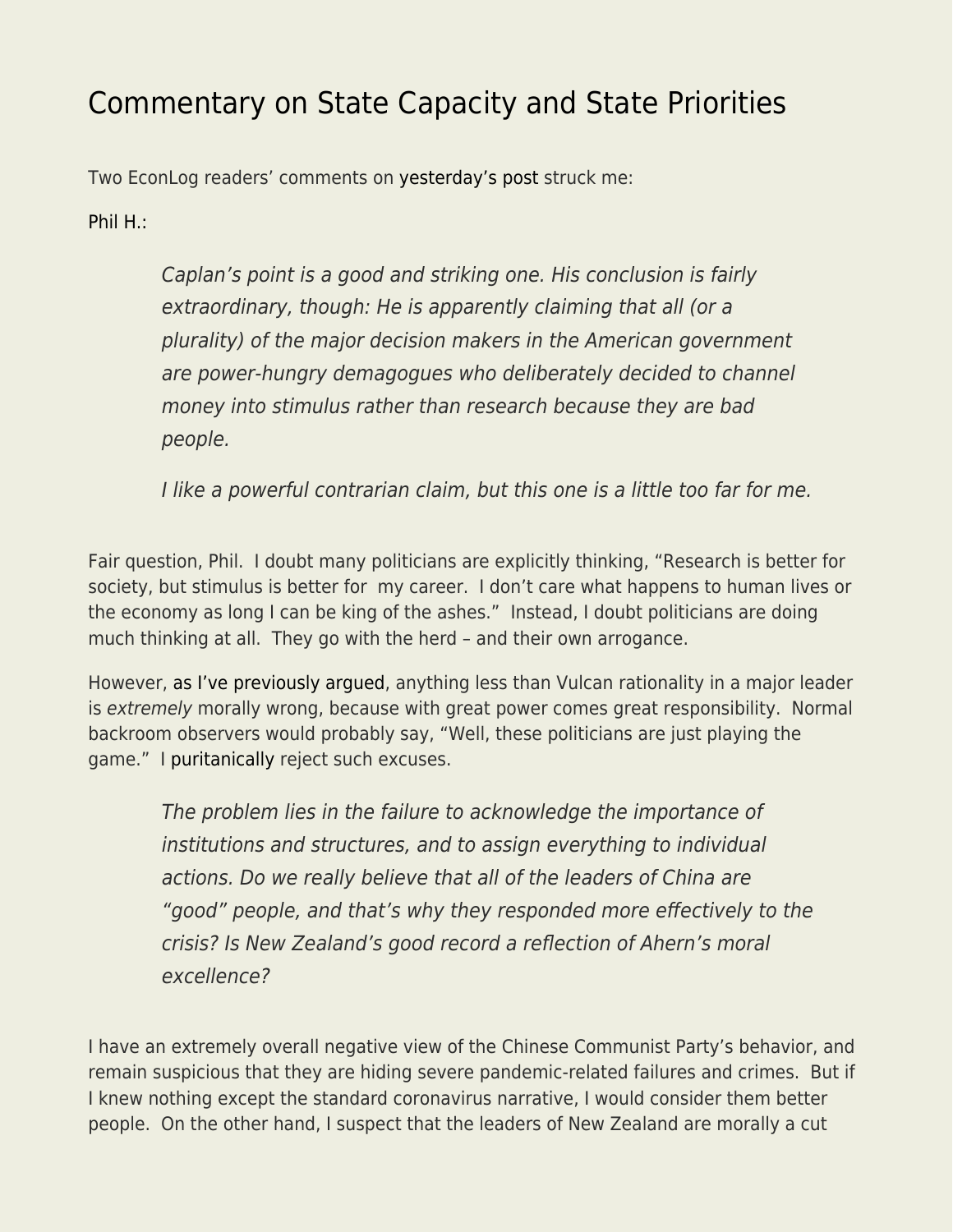above what Americans are used to, though of course as remote islands they have major advantages in disease containment.

My broader point, though, is that we should compare leaders to standards of common sense and common decency, and almost all fall woefully short.

There does seem to be a good case to make that the leadership of the USA has become paralysed by partisan infighting. The problem is that it's now ingrained into the systems and institutions. Even if a Mr Smith went to Washington, that wouldn't sort out the problem.

How does "partisan infighting" prevent such obvious measures as wide-scale voluntary paid human experimentation? I just don't see it. If the parties can agree to fritter away trillions of dollars, they can agree to suspend pseudo-ethical rules that keep policymakers in the dark.

[Rob:](https://www.econlib.org/state-priorities-not-state-capacity/#comment-246690)

Hey Bryan — I had always read state capacity to include the capacity to make intelligent decisions. So a state with a big military or lots of spending power, but without wise politicians or experienced bureaucrats to know how to sensibly use them, it still lacks capacity in some sense. It lacks the capacity to achieve its goals.

The whole point of distinguishing between achievements and capabilities is that achievements normally fall short of capabilities. This is true for individuals and organizations alike. My achievements fall short of my capabilities; don't yours?

> So you can imagine a government that has the capacity to shut down its entire economy, but not the research ability to figure out whether it should — or decide on the right specific actions that are needed in order to stop a pandemic spreading. Such a state lacks essential capacities.

This might be an unhelpfully broad concept, but I think that's how others use the term too.